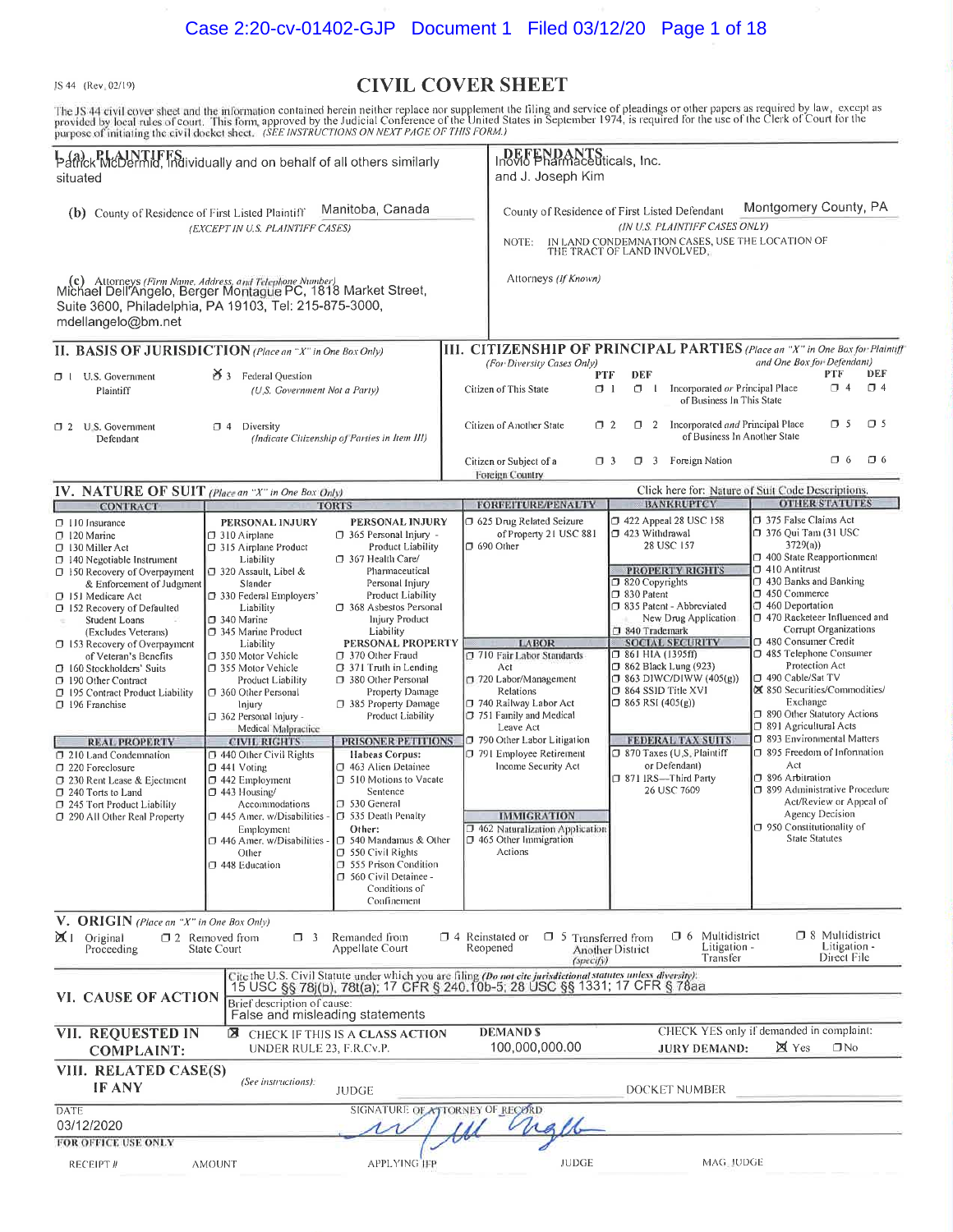# Case 2:20-cv-01402-GJP Document 1 Filed 03/12/20 Page 2 of 18

#### UNITED STATES DISTRICT COURT FOR THE EASTERN DISTRICT OF PENNSYLVANIA

**DESIGNATION FORM** 

(to be used by counsel or pro se plaintiff to indicate the category of the case for the purpose of assignment to the appropriate calendar)

Address of Plaintiff:

Manitoba, Canada

Address of Defendant: Inovio Pharmaceuticals, Inc., 660 W. Germantown Pike, Suite 110, Plymouth Meeting, PA 19462

Place of Accident, Incident or Transaction: False statements took place at corporate headquaters in Plymouth Meeting, PA, among others

|                                                                                                                                                                                                                                                                                                                                                                                                                                                        | <b>RELATED CASE, IF ANY:</b>                                                                                                                                                                                                                                                                                                                                                                                       |                                                                                                          |                                 |                                                    |                                                                                                                                                                                                |                                                             |                                 |
|--------------------------------------------------------------------------------------------------------------------------------------------------------------------------------------------------------------------------------------------------------------------------------------------------------------------------------------------------------------------------------------------------------------------------------------------------------|--------------------------------------------------------------------------------------------------------------------------------------------------------------------------------------------------------------------------------------------------------------------------------------------------------------------------------------------------------------------------------------------------------------------|----------------------------------------------------------------------------------------------------------|---------------------------------|----------------------------------------------------|------------------------------------------------------------------------------------------------------------------------------------------------------------------------------------------------|-------------------------------------------------------------|---------------------------------|
|                                                                                                                                                                                                                                                                                                                                                                                                                                                        | Case Number:                                                                                                                                                                                                                                                                                                                                                                                                       | Judge:                                                                                                   |                                 |                                                    | <u> 1980 - Jan Alemania (h. 1980).</u><br>1900 - Jan Alexandria (h. 1900).                                                                                                                     | Date Terminated:                                            |                                 |
|                                                                                                                                                                                                                                                                                                                                                                                                                                                        | Civil cases are deemed related when Yes is answered to any of the following questions:                                                                                                                                                                                                                                                                                                                             |                                                                                                          |                                 |                                                    |                                                                                                                                                                                                |                                                             |                                 |
| 1.                                                                                                                                                                                                                                                                                                                                                                                                                                                     | Is this case related to property included in an earlier numbered suit pending or within one year<br>Yes<br>previously terminated action in this court?                                                                                                                                                                                                                                                             |                                                                                                          |                                 |                                                    |                                                                                                                                                                                                |                                                             |                                 |
| 2.                                                                                                                                                                                                                                                                                                                                                                                                                                                     | pending or within one year previously terminated action in this court?                                                                                                                                                                                                                                                                                                                                             | Does this case involve the same issue of fact or grow out of the same transaction as a prior suit<br>Yes |                                 |                                                    |                                                                                                                                                                                                |                                                             |                                 |
| 3.                                                                                                                                                                                                                                                                                                                                                                                                                                                     | Does this case involve the validity or infringement of a patent already in suit or any earlier<br>numbered case pending or within one year previously terminated action of this court?                                                                                                                                                                                                                             |                                                                                                          |                                 |                                                    |                                                                                                                                                                                                | Yes                                                         |                                 |
| 4.                                                                                                                                                                                                                                                                                                                                                                                                                                                     | Is this case a second or successive habeas corpus, social security appeal, or pro se civil rights<br>case filed by the same individual?                                                                                                                                                                                                                                                                            |                                                                                                          |                                 |                                                    |                                                                                                                                                                                                | Yes                                                         | No.                             |
|                                                                                                                                                                                                                                                                                                                                                                                                                                                        | I certify that, to my knowledge, the within case $\Box$ is / $\Box$ is not related to any case now pending or within one year previously terminated action in                                                                                                                                                                                                                                                      |                                                                                                          |                                 |                                                    |                                                                                                                                                                                                |                                                             |                                 |
|                                                                                                                                                                                                                                                                                                                                                                                                                                                        | this court except as noted above.<br>DATE: 03/12/2020                                                                                                                                                                                                                                                                                                                                                              |                                                                                                          | <b><i>Counst sign Inere</i></b> |                                                    |                                                                                                                                                                                                |                                                             | PA Bar No. 80910                |
|                                                                                                                                                                                                                                                                                                                                                                                                                                                        |                                                                                                                                                                                                                                                                                                                                                                                                                    | Attorney-at-Law / Pro Se Phintiff                                                                        |                                 |                                                    |                                                                                                                                                                                                |                                                             | Attorney I.D. # (if applicable) |
|                                                                                                                                                                                                                                                                                                                                                                                                                                                        | CIVIL: (Place a $\sqrt{ }$ in one category only)                                                                                                                                                                                                                                                                                                                                                                   |                                                                                                          |                                 |                                                    |                                                                                                                                                                                                |                                                             |                                 |
|                                                                                                                                                                                                                                                                                                                                                                                                                                                        |                                                                                                                                                                                                                                                                                                                                                                                                                    |                                                                                                          | В.                              |                                                    | <b>Diversity Jurisdiction Cases:</b>                                                                                                                                                           |                                                             |                                 |
| А.<br>Ē                                                                                                                                                                                                                                                                                                                                                                                                                                                | <b>Federal Question Cases:</b><br>Indemnity Contract, Marine Contract, and All Other Contracts<br>1.<br>2.<br><b>FELA</b><br>Jones Act-Personal Injury<br>3.<br>4.<br>Antitrust<br>5.<br>Patent<br>Labor-Management Relations<br>6.<br>Civil Rights<br>7.<br>8.<br>Habeas Corpus<br>Securities Act(s) Cases<br>9.<br>10. Social Security Review Cases<br>11. All other Federal Question Cases<br>(Please specify): |                                                                                                          |                                 | 1.<br>2.<br>3.<br>4.<br>5.<br>6.<br>7.<br>8.<br>9. | Airplane Personal Injury<br>Assault, Defamation<br>Marine Personal Injury<br>Motor Vehicle Personal Injury<br>Products Liability<br>Products Liability - Asbestos<br>All other Diversity Cases | Insurance Contract and Other Contracts<br>(Please specify): |                                 |
|                                                                                                                                                                                                                                                                                                                                                                                                                                                        |                                                                                                                                                                                                                                                                                                                                                                                                                    | <b>ARBITRATION CERTIFICATION</b>                                                                         |                                 |                                                    |                                                                                                                                                                                                |                                                             |                                 |
| (The effect of this certification is to remove the case from eligibility for arbitration.)<br>Michael C. Dell'Angelo<br>counsel of record or pro se plaintiff, do hereby certify:<br>Pursuant to Local Civil Rule 53.2, § 3(c) (2), that to the best of my knowledge and belief, the damages recoverable in this civil action case<br>exceed the sum of \$150,000.00 exclusive of interest and costs:<br>Relief other than monetary damages is sought. |                                                                                                                                                                                                                                                                                                                                                                                                                    |                                                                                                          |                                 |                                                    |                                                                                                                                                                                                |                                                             |                                 |
|                                                                                                                                                                                                                                                                                                                                                                                                                                                        | PA Bar No. 80910<br>)3/12/2020<br><b>DATE</b><br>Attorney I.D. # (if applicable)<br>Attorney-at-Law / Pro Se Plaintiff                                                                                                                                                                                                                                                                                             |                                                                                                          |                                 |                                                    |                                                                                                                                                                                                |                                                             |                                 |
|                                                                                                                                                                                                                                                                                                                                                                                                                                                        | NOTE: A trial de novo will be a trial by jury only if there has been compliance with F.R.C.P. 38.                                                                                                                                                                                                                                                                                                                  |                                                                                                          |                                 |                                                    |                                                                                                                                                                                                |                                                             |                                 |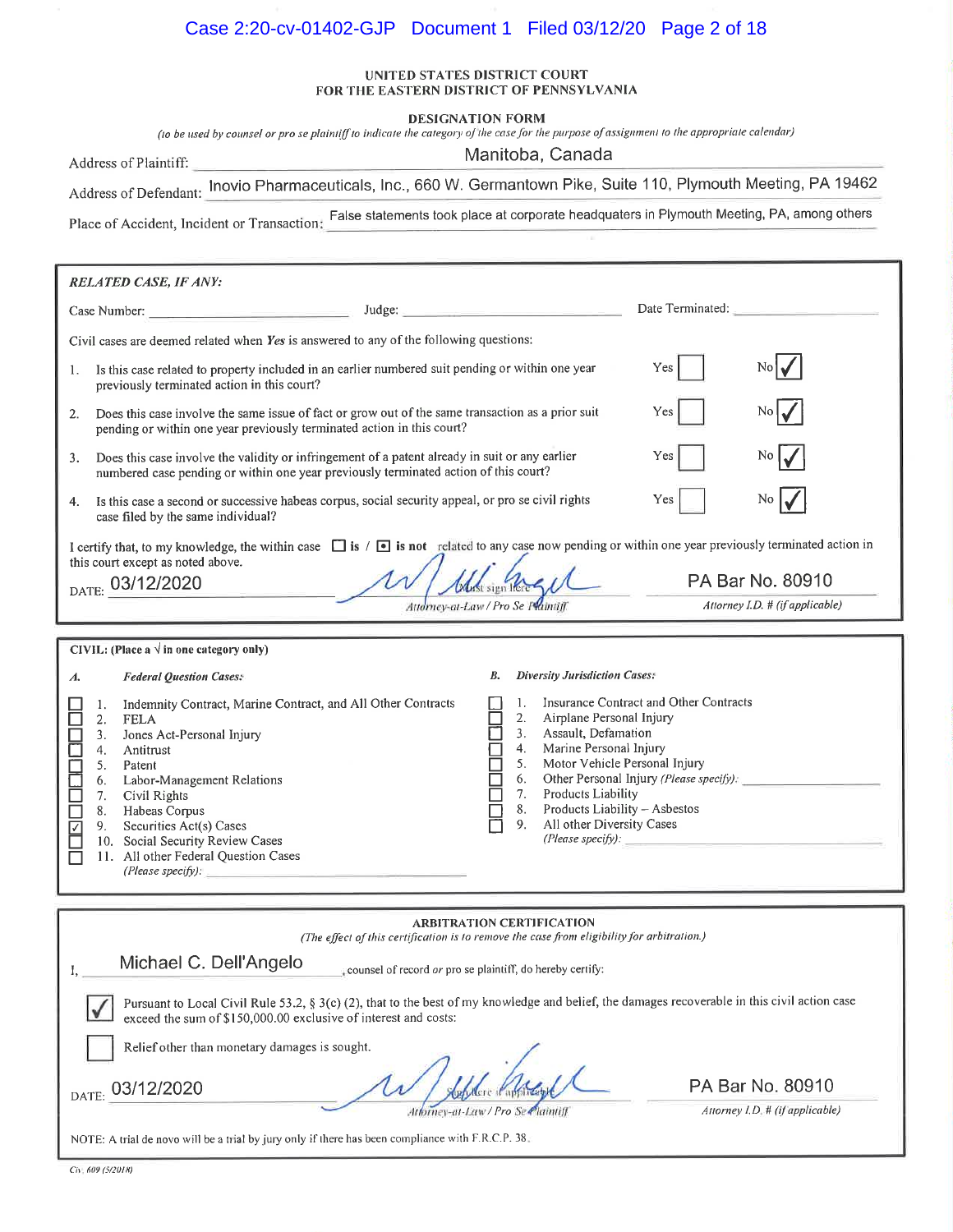#### **IN THE UNITED STATES DISTRICT COURT FOR THE EASTERN DISTRICT OF PENNSYLVANIA**

#### **CASE MANAGEMENT TRACK DESIGNATION FORM**

| Patrick McDermid                                    | CIVIL ACTION |
|-----------------------------------------------------|--------------|
|                                                     |              |
| Inovio Pharmaceuticals, Inc., and<br>J. Joseph Kim. | NΩ           |

In accordance with the Civil Justice Expense and Delay Reduction Plan of this court, counsel for plaintiff shall complete a Case Management Track Designation Form in all civil cases at the time of filing the complaint and serve a copy on all defendants. (See  $\S$  1:03 of the plan set forth on the reverse side of this form.) In the event that a defendant does not agree with the plaintiff regarding said designation, that defendant shall, with its first appearance, submit to the clerk of court and serve on the plaintiff and all other parties, a Case Management Track Designation Form specifying the track to which that defendant believes the case should be assigned.

### **SELECT ONE OF THE FOLLOWING CASE MANAGEMENT TRACKS:**

| (a) Habeas Corpus – Cases brought under 28 U.S.C. $\S$ 2241 through $\S$ 2255.                                                                                                                                                                                                  |     |
|---------------------------------------------------------------------------------------------------------------------------------------------------------------------------------------------------------------------------------------------------------------------------------|-----|
| (b) Social Security – Cases requesting review of a decision of the Secretary of Health<br>and Human Services denying plaintiff Social Security Benefits.                                                                                                                        | ( ) |
| (c) Arbitration – Cases required to be designated for arbitration under Local Civil Rule 53.2.                                                                                                                                                                                  |     |
| (d) Asbestos – Cases involving claims for personal injury or property damage from<br>exposure to asbestos.                                                                                                                                                                      |     |
| (e) Special Management – Cases that do not fall into tracks (a) through (d) that are<br>commonly referred to as complex and that need special or intense management by<br>the court. (See reverse side of this form for a detailed explanation of special<br>management cases.) | (X) |
| (f) Standard Management – Cases that do not fall into any one of the other tracks.                                                                                                                                                                                              |     |
|                                                                                                                                                                                                                                                                                 |     |

| 03/12/2020   | Michael C. Dell'Angelo | Pltf. Patrick McDermid |
|--------------|------------------------|------------------------|
| Date         | <b>Attorney-at-law</b> | <b>Attorney for</b>    |
| 215-875-3000 | 215-875-4604           | mdellangelo@bm.net     |
| Telephone    | <b>FAX Number</b>      | <b>E-Mail Address</b>  |

**(Civ. 660) 10/02**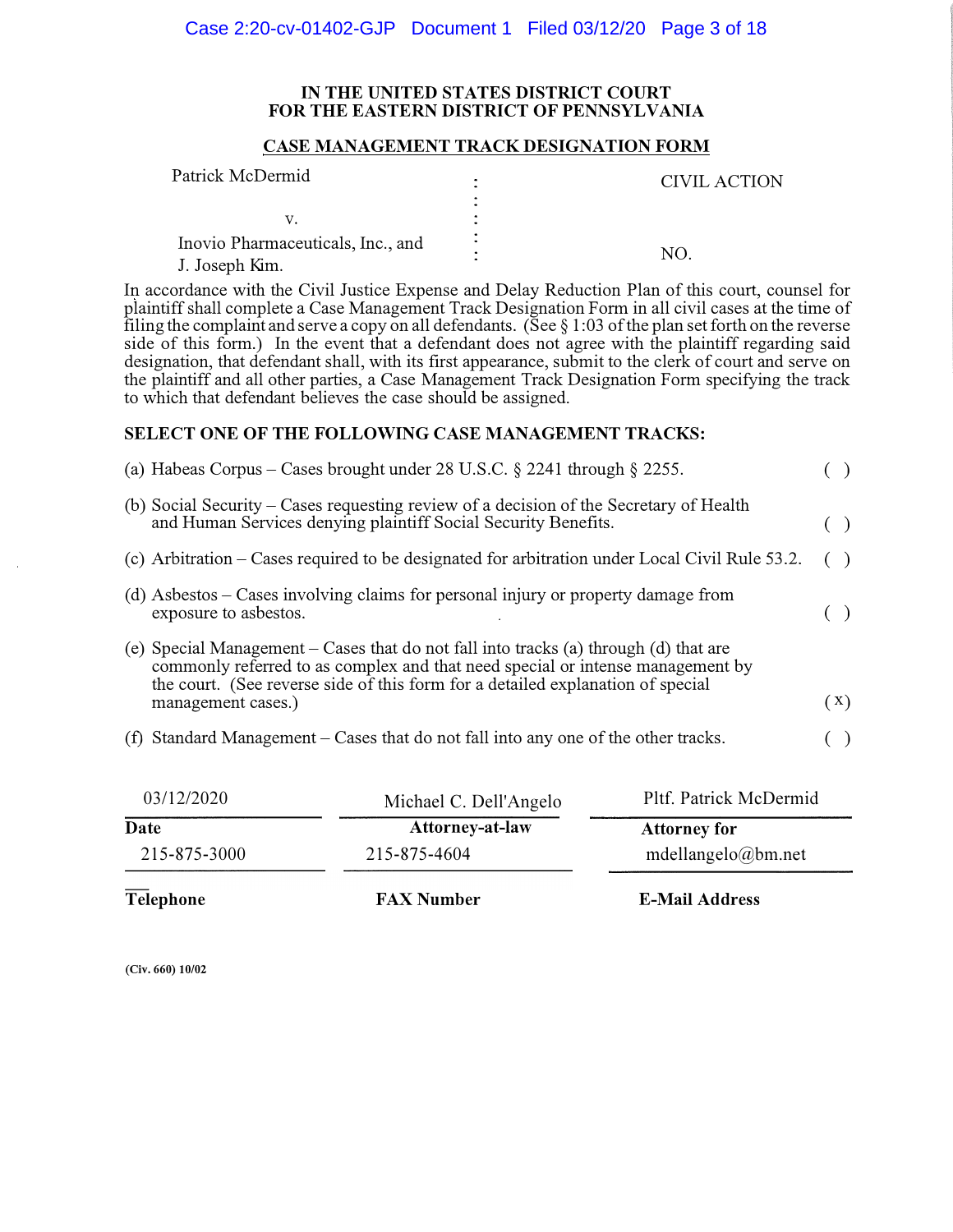### **PLAINTIFF'S CERTIFICATION OF SECURITIES** FRAUD CLASS ACTION COMPLAINT

I. Patrick McDermid, hereby certify that the following is true and correct to the best of my knowledge, information and belief:

- 1. I have reviewed the complaint regarding **Inovio Pharmaceuticals, Inc.** (the "Company") and authorize its filing on my behalf.
- 2. I did not purchase the securities which are the subject of the complaint at the direction of counsel, or in order to participate in any private action arising under the federal securities laws
- 3. My transactions in the Company's securities during the Class Period are as follows:

| <b>Date</b> | <b>Transaction Type</b><br>(Buy/Sell) | <b>Quantity of Shares</b> | <b>Price Per Share</b> |
|-------------|---------------------------------------|---------------------------|------------------------|
| 03/06/2020  | Buv                                   | 100                       | \$11.73                |
| 03/09/2020  | Buv                                   | 150                       | \$18.70                |

- 4. I am willing to serve as a representative party on behalf of the class in this action, including providing testimony at deposition and trial, if necessary.
- 5. During the three-year period preceding the date of my signing this Certification, I have never sought to be appointed nor have I ever been appointed as lead plaintiff or class representative in any class action arising under the securities laws of the United States.
- 6. I will not accept any payment for serving as a representative party on behalf of the Class beyond my pro rata share of any possible recovery, except for an award, as ordered or approved by the court, for reasonable costs and expenses (including lost wages) directly relating to my representation of the Class.

I certify under penalty of perjury under the laws of the United States of America that the foregoing is true and correct.

Exected on Mar 11, 2020

rick McDermid Patrick McDermid (Mar 11, 2020)

**Patrick McDermid**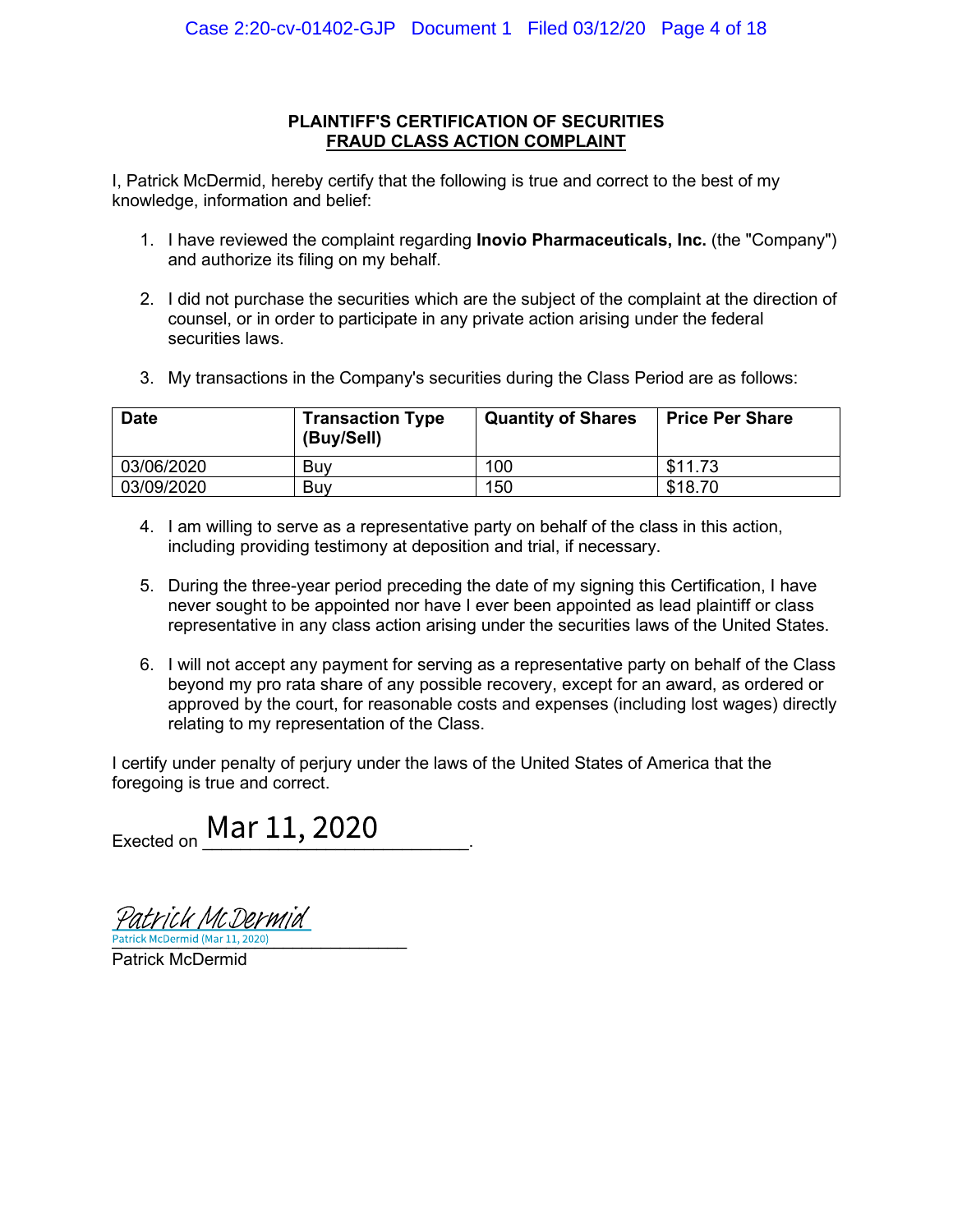# **UNITED STATES DISTRICT COURT EASTERN DISTRICT OF PENNSYLVANIA**

| PATRICK MCDERMID, individually and on<br>behalf of all others similarly situated, | Case No.                                                             |
|-----------------------------------------------------------------------------------|----------------------------------------------------------------------|
| Plaintiff,                                                                        |                                                                      |
| v.                                                                                | <b>CLASS ACTION COMPLAINT FOR</b><br><b>VIOLATION OF THE FEDERAL</b> |
|                                                                                   | <b>SECURITIES LAWS</b>                                               |
| INOVIO PHARMACEUTICALS, INC., and                                                 |                                                                      |
| J. JOSEPH KIM,                                                                    | <b>DEMAND FOR JURY TRIAL</b>                                         |
| Defendants.                                                                       |                                                                      |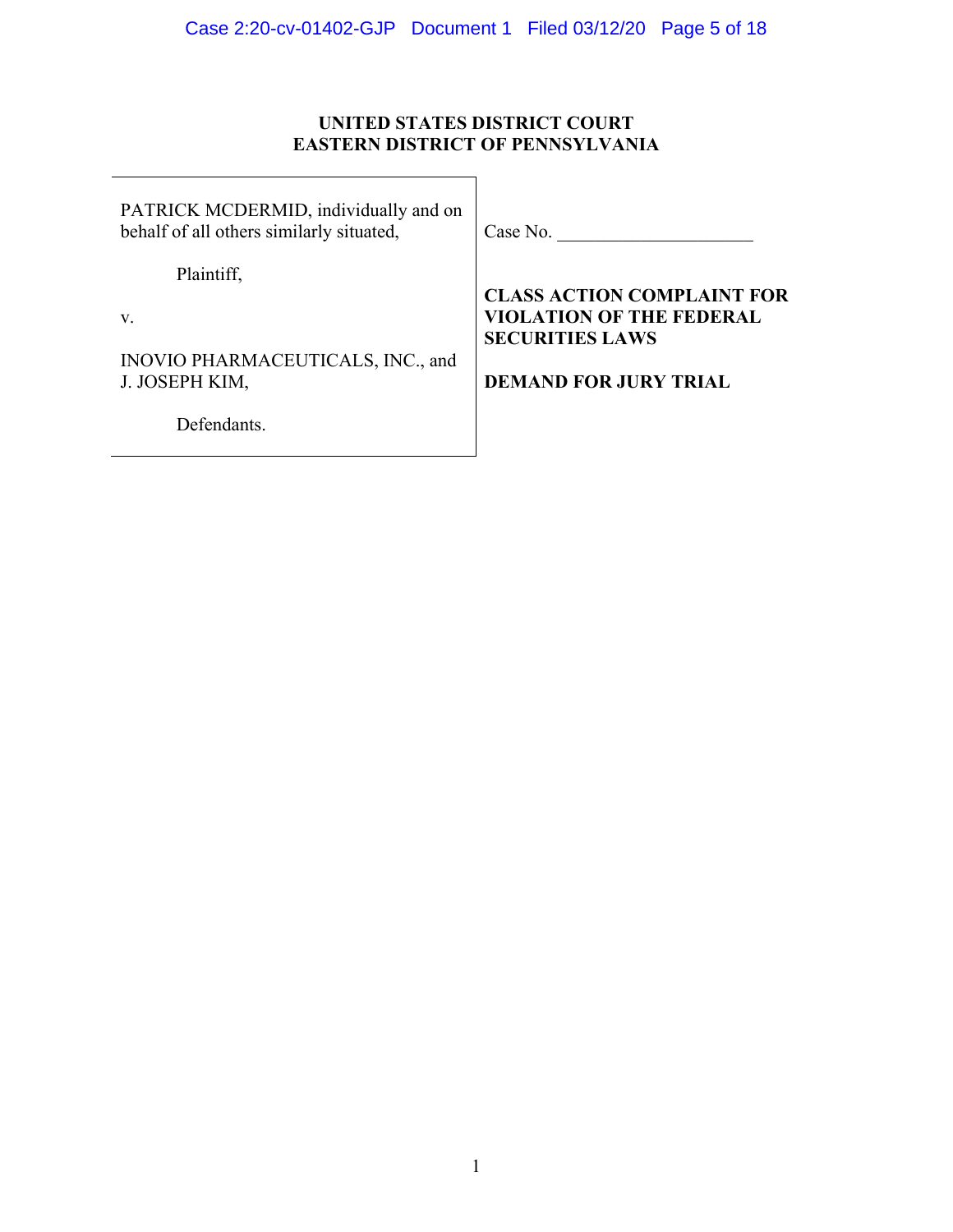### Case 2:20-cv-01402-GJP Document 1 Filed 03/12/20 Page 6 of 18

Plaintiff, Patrick McDermid, ("Plaintiff"), by and through his attorneys, alleges upon personal knowledge as to his own acts, and upon information and belief as to all other matters based upon the investigation conducted by his attorneys, which included, among other things, a review and analysis of public filings by Inovio Pharmaceuticals, Inc. ("Inovio" or the "Company") with the United States Securities and Exchange Commission ("SEC"), public reports and news articles, research reports by securities and financial analysts, economic analysis of securities movement and pricing data, press releases issued by Inovio, and other publicly available material and data identified herein, as follows:

### **I. NATURE AND SUMMARY OF THE ACTION**

1. This is a class action for violations of the federal securities laws brought on behalf of all persons who purchased or otherwise acquired Inovio common stock (NASDAQ: INO) between February 14, 2020 and March 9, 2020, inclusive (the "Class Period"). Plaintiff alleges that Inovio and its Chief Executive Officer, J. Joseph Kim ("Kim" and, together with Inovio, "Defendants"), made false and misleading statements in violation of Sections 10(b) and 20(a) of the Securities Exchange Act of 1934 (the "Exchange Act"), 15 U.S.C. §§ 78j(b) and 78t(a), and SEC Rule 10b-5, 17 C.F.R. § 240.10b-5.

2. According to the World Health Organization ("WHO"), the worldwide outbreak of the novel coronavirus, COVID-19 ("COVID-19"), has become a global "pandemic" due to its extraordinary "speed and scale of transmission."<sup>1</sup> The WHO Director-General has stated the organization is "deeply concerned by both the alarming levels of spread and severity, and by the alarming levels of inaction." *Id*. "We have never before seen a pandemic sparked by a coronavirus . . . . We have rung the alarm bell loud and clear." *Id*.

<sup>&</sup>lt;sup>1</sup> WHO Director-General's opening remarks at the Mission briefing on COVID19 (March 12, 2020).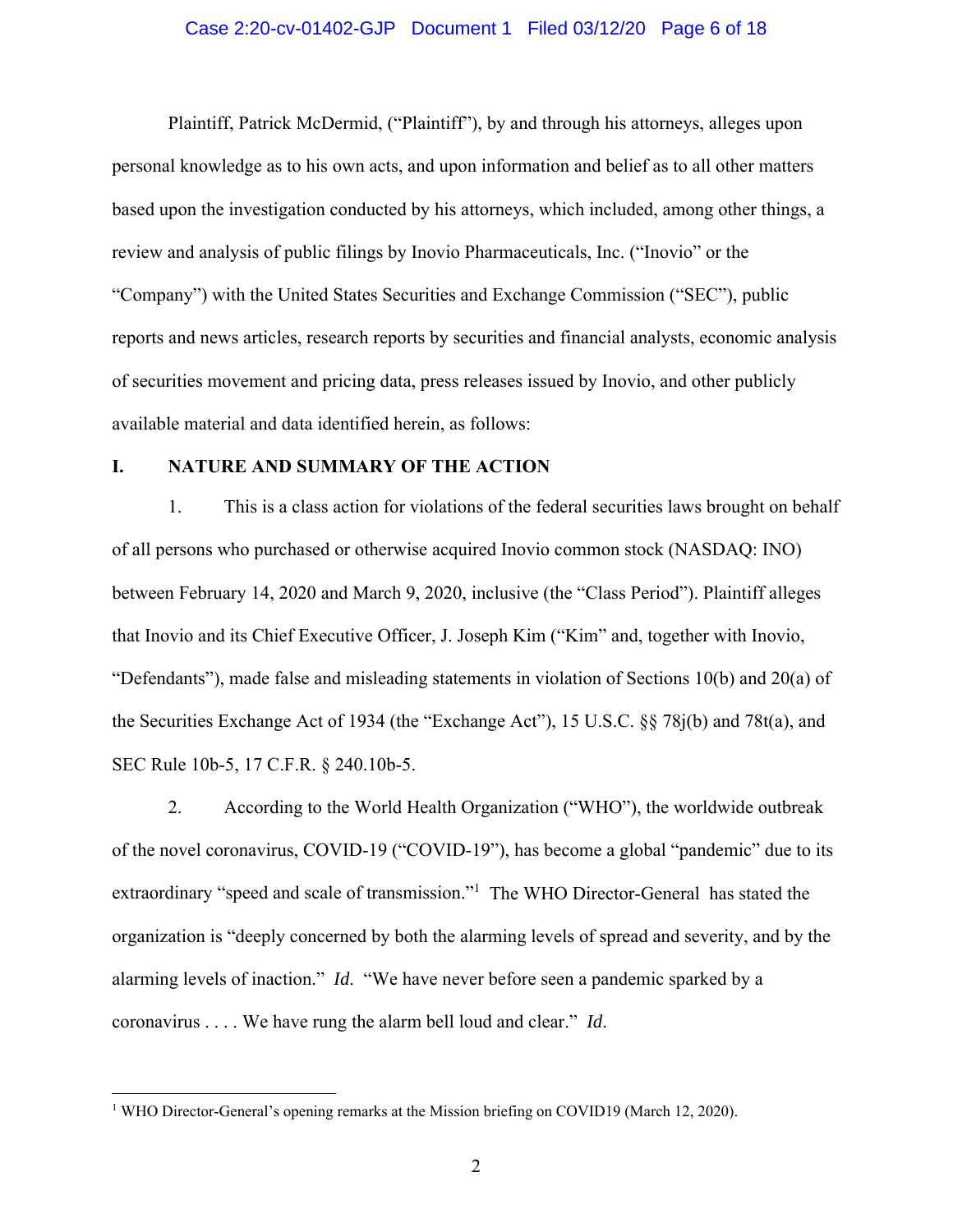### Case 2:20-cv-01402-GJP Document 1 Filed 03/12/20 Page 7 of 18

3. As of the date of this Complaint, COVID-19 has infected more than 120,000 people and caused approximately 4,300 deaths worldwide.<sup>2</sup> Epidemiologists estimate that the number of COVID-19 cases in the world doubles every six days. *Id*. In the U.S., fears over the new coronavirus have had devasting economic and social consequences. Large public gatherings and major events have been canceled. Employees have been told to work from home, universities have moved all classes online and elementary schools have closed for sanitizing. Declarations of emergency are being proclaimed, and New York has deployed the National Guard to the hard-hit city of New Rochelle, north of New York City. Currently, there is no vaccine available to prevent the spread of COVID-19.

4. Headquartered in Plymouth Meeting, Pennsylvania, Inovio purports to be a "biotechnology company focused on rapidly bringing to market precisely designed DNA medicines to treat, cure and/or protect people from . . . infectious diseases." During the Class Period, Defendants capitalized on widespread COVID-19 fears by falsely claiming that Invovio had developed a vaccine for COVID-19. First, on February 14, 2020, Inovio CEO Kim appeared on Fox Business News with Neal Cavuto and stated that Inovio had developed a COVID-19 vaccine "*in a matter of about three hours once we had the DNA sequence from the virus*" and "our goal is to start phase one human testing in the U.S. early this summer." In response, Inovio's stock price rose more than 10% over the next few trading days, on enormous trading volume.

5. Two weeks later, following a well-publicized March 2, 2020 meeting with President Trump to discuss the COVID-19 outbreak, Defendant Kim again claimed that Inovio had developed a COVID-19 vaccine, stating "*we were able to fully construct our vaccine within* 

<sup>2</sup> "Coranavirus Has Become A Pandemic, W.H.O. Says," by Donald G. McNeil, Jr., New York Times, Mar. 12, 2020.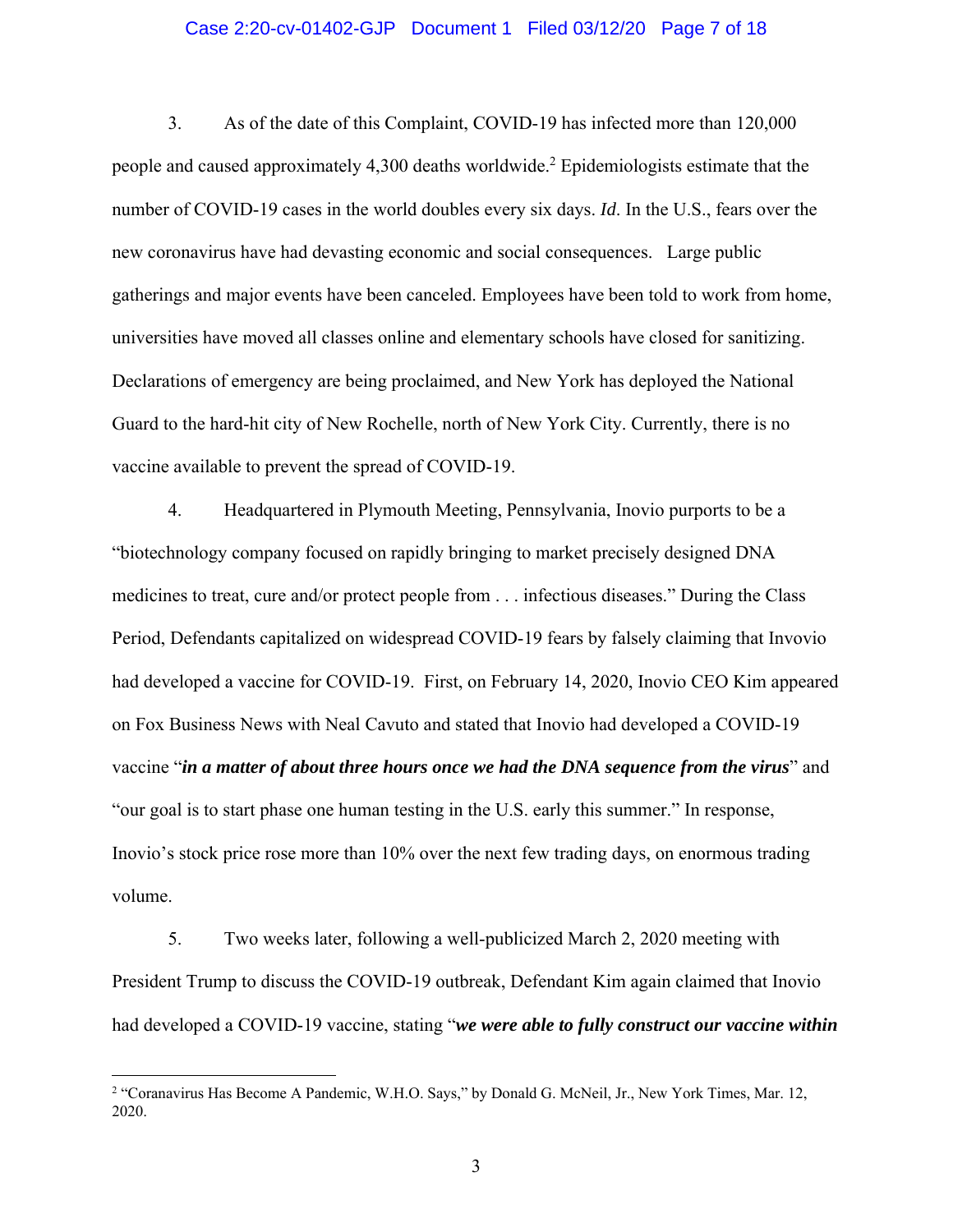### Case 2:20-cv-01402-GJP Document 1 Filed 03/12/20 Page 8 of 18

*three hours* . . . . Our plan is to start [U.S. based COVID-19 trials] in April of this year." The market responded favorably to Kim's statement and Inovio's stock price *more than quadrupled* from \$4.28 per share on February 28, 2020, and continued to increase in the following weeks, reaching an intra-day high of \$19.36 on March 9, 2020.

6. However, in truth, Inovio had not developed a COVID-19 vaccine. On March 9, 2020, before trading commenced, Citron Research ("Citron") exposed Defendants' misstatements, calling for an SEC investigation into the Company's "ludicrous and dangerous claim that they designed a [COVID-19] vaccine in 3 hours." In response to the news, Inovio's stock price plummeted from its March 9 opening price of \$18.72 per share to close at \$9.83. The following day, March 10, 2020, Inovio's stock price fell from its \$9.30 per share opening price to close at \$5.70 per share. The two-day drop wiped out approximately \$643 million in market capitalization for the Company, marking a *71%* decline from its Class Period high. In a message to shareholders that same day, Inovio attempted to blunt the Citron revelations but only highlighted its own misstatements, admitting that it had *not* developed a COVID-19 vaccine but rather had merely "*designed a vaccine construct*" – i.e., a precursor for a vaccine – and that it believed it had a "viable approach to address the COVID-19 outbreak."

#### **II. JURISDICTION AND VENUE**

7. The claims asserted herein arise under Sections 10(b) and 20(a) of the Exchange Act, 15 U.S.C. §§ 78(b) and 78t(a), and SEC Rule 10b-5 promulgated thereunder, 17 C.F.R. § 240.10b-5.

8. This Court has subject matter jurisdiction over this action pursuant to Section 27 of the Exchange Act, 15 U.S.C. § 78aa, and 28 U.S.C. § 1331.

9. This Court has jurisdiction over each Defendant named herein because each Defendant is an individual or corporation who has sufficient minimum contacts with this District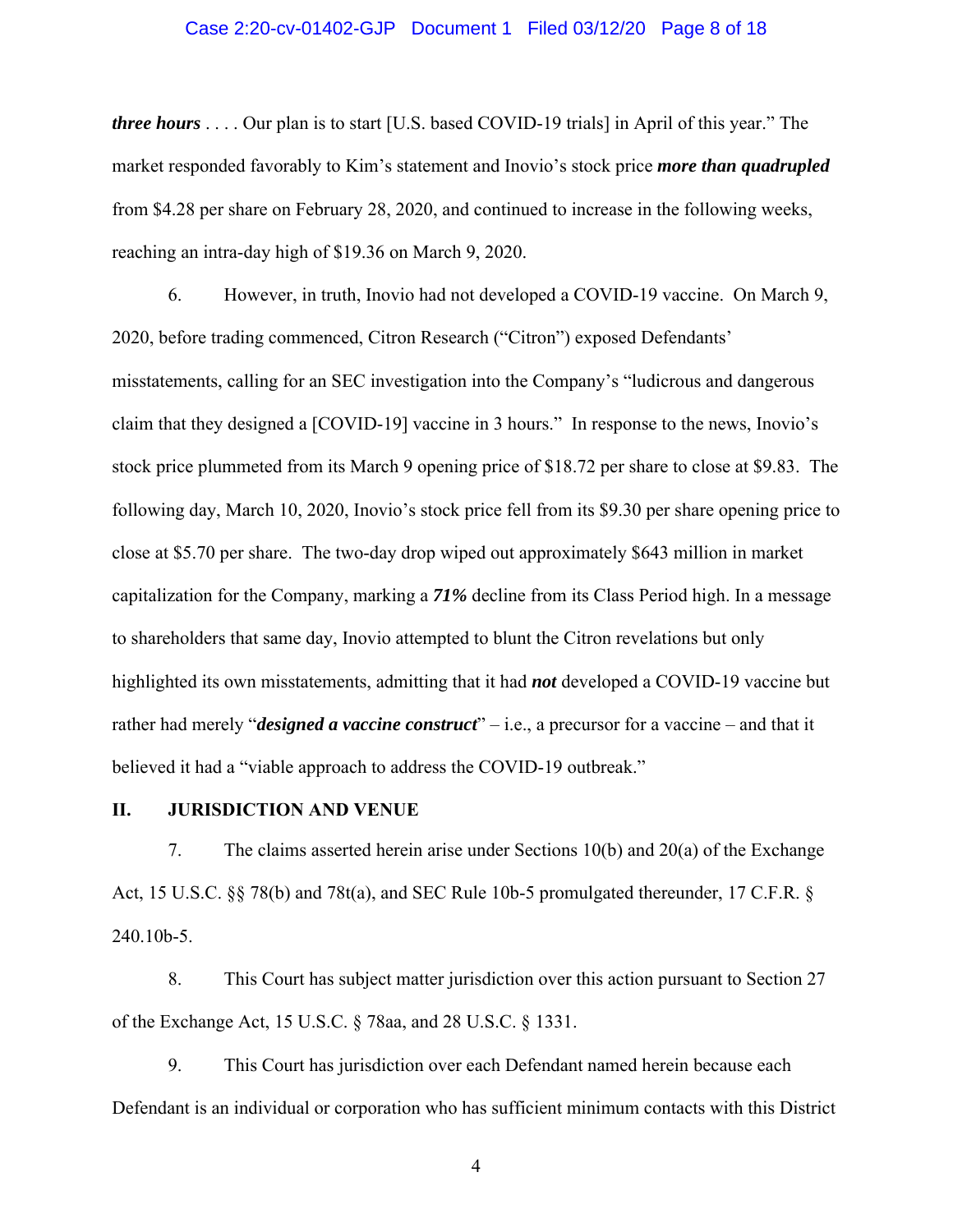### Case 2:20-cv-01402-GJP Document 1 Filed 03/12/20 Page 9 of 18

so as to render the exercise of jurisdiction by the District Court permissible under traditional notions of fair play and substantial justice.

10. Venue is proper in this District pursuant to Section 27 of the Exchange Act, 15 U.S.C. § 78aa and 28 U.S.C. § 1931(b). Many of the acts and transactions alleged herein, including the preparation and dissemination of materially false and misleading information, occurred in substantial part in this District and the Company has its principal executive offices located and conducts substantial business in this District.

11. In connection with the acts, omissions, conduct and other wrongs in this Complaint, Defendants, directly or indirectly, used the means and instrumentalities of interstate commerce, including but not limited to the United States mail, interstate telephone communications and the facilities of the national securities exchange.

### **III. PARTIES**

12. Plaintiff Patrick McDermid is an individual investor who purchased Inovio common stock, as set forth in the certification attached hereto as Exhibit A, at artificially inflated prices during the Class Period, and suffered damages as a result of the misconduct alleged herein.

13. Defendant Inovio is a Delaware corporation with its principal executive offices at 660 W. Germantown Pike, Suite 110, Plymouth Meeting, PA 19462. Inovio common stock trades on the Nasdaq stock exchange under the symbol "INO."

14. Defendant Kim is the President and Chief Executive Officer of Inovio and has served in that capacity since 2009.

### **IV. DEFENDANTS' MATERIALLY FALSE AND MISLEADING STATEMENTS**

15. Inovio and Kim made false and misleading statements to the market, claiming unequivocally that the Company had successfully developed a vaccine against the spread of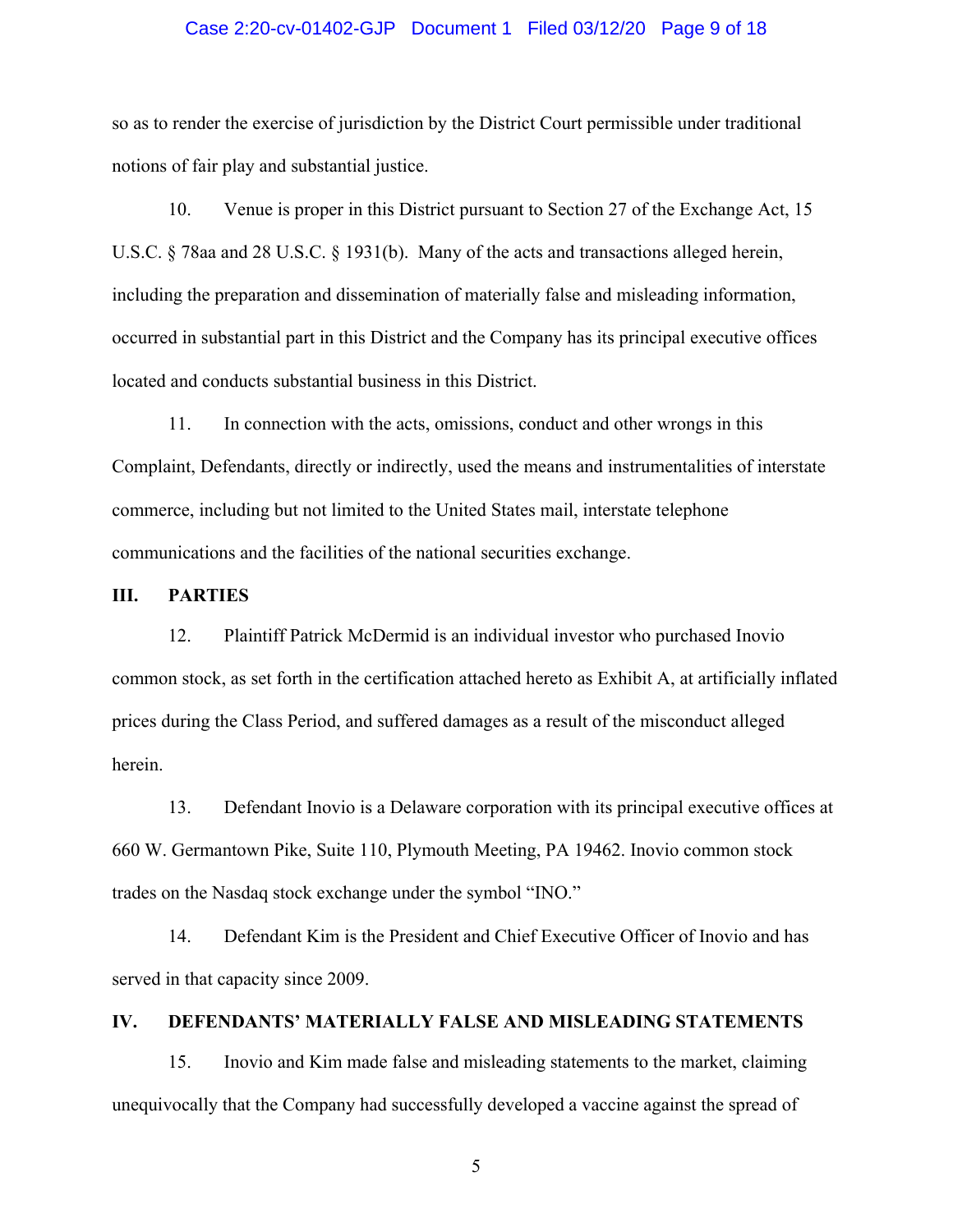### Case 2:20-cv-01402-GJP Document 1 Filed 03/12/20 Page 10 of 18

COVID-19 and that it anticipated rapidly bringing that vaccine to market. Given the heightened anxiety surrounding this pandemic and the desperate demand for an effective COVID-19 vaccine, Defendants knew and were deliberately reckless as to the falsity of their claims.

16. First, on February 14, 2020, Defendant Kim appeared on Fox Business News with Neal Cavuto, where he claimed that Inovio had developed a COVID-19 vaccine and was "able to *rapidly construct our vaccine in a matter of about three hours* once we had the DNA sequence from the virus available because of the power of our DNA medicine platform." He continued that "our goal is to start phase one human testing in the U.S. early this summer," claiming "we've done this many, many times before. We're planning to beat our own record."

17. Analysts raised consensus price targets to \$9.43 per share on strong "Buy" recommendations.

18. Second, on March 2, 2020, Defendant Kim attended a televised meeting with President Trump at the White House where he repeated his prior February 14, 2020 claim that Inovio had developed a COVID-19 vaccine, stating the Company had "applied our very innovative, 21st century platform . . . to COVID-19 . . . by getting the DNA sequence of the virus, *we were able to fully construct our vaccine within three hours*. And we've been working on preclinical and preparation work with the help of FDA . . . Our plan is to start [U.S. based COVID-19 trials] in April of this year." News outlets and securities analysts repeated and commented favorably on Kim's statements.

19. In response to the claim, the market responded favorably. Inovio common stock jumped from \$4.39 per share on March 2, 2020 to \$7.45 per share on March 3, 2020. Inovio shares and continued to increase until they were trading as high as \$14.09 per share on March 6, 2020.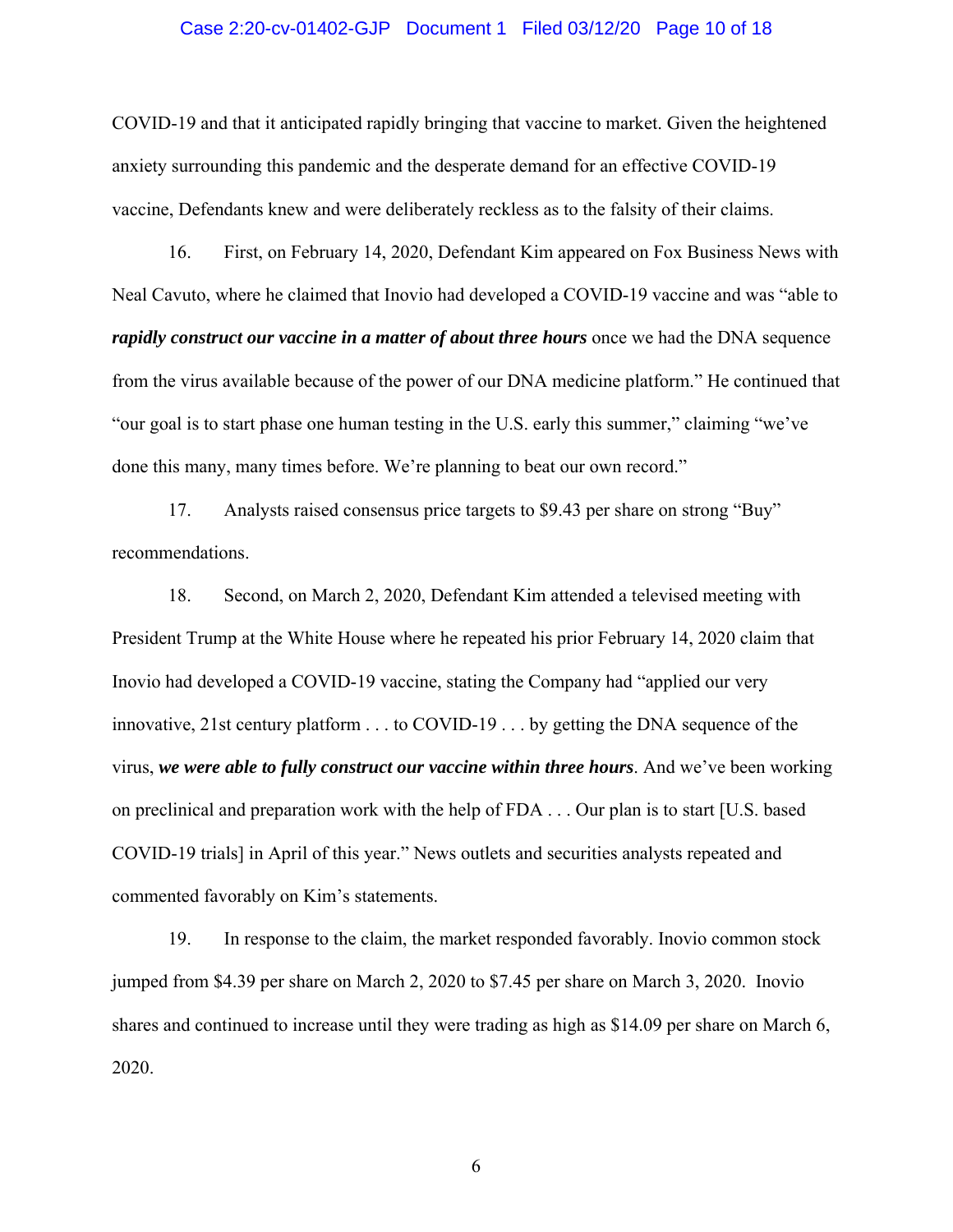### Case 2:20-cv-01402-GJP Document 1 Filed 03/12/20 Page 11 of 18

20. In an interview with *The Scientist*, on February 21, 2020, Dr. David Weiner of the Wistar Institute discussed the steps being taken to develop a vaccine for COVID-19. Dr. Weiner mentioned that Wistar was working with Inovio and that as soon as they learned of the COVID-19 outbreak in China, they began to work on a vaccine. Dr. Weiner discussed the approaches they were taking in attempting to develop a vaccine. Tellingly, Dr. Weiner is not reported to have stated that Inovio had already developed a vaccine.

21. In the midst of the hype surrounding Inovio, the Company entered into an agreement to sell an aggregate \$50 million of its shares of common stock on the open market beginning on March 9, 2020.

22. In its March 9, 2020 Form 8-K announcing its sale of stock, Inovio stated that "on March 3, 2020, the Company announced that it plans to pursue an accelerated timeline for developing its DNA vaccine INO-4800 to address COVID-19, also known as coronavirus. The Company believes it may be in a position to begin human clinical trials in the United States in April 2020 and soon thereafter in China and South Korea, subject to approval by the U.S. Food and Drug Administration and China and South Korea regulatory authorities, respectively, and aims to produce up to one million doses by the end of 2020, with its existing capacity and contract resources, for further clinical trials or emergency use."

23. The statements described in paragraphs 15, 16, and 20 *supra* were materially false and misleading and omitted to disclose material information. Specifically, Defendants falsely described their product as a fully completed vaccine when it was nothing of the sort. Defendants falsely claimed they had developed the vaccine in a matter of hours, which is a scientific impossibility. And Defendants falsely stated that they would be able to begin human trials in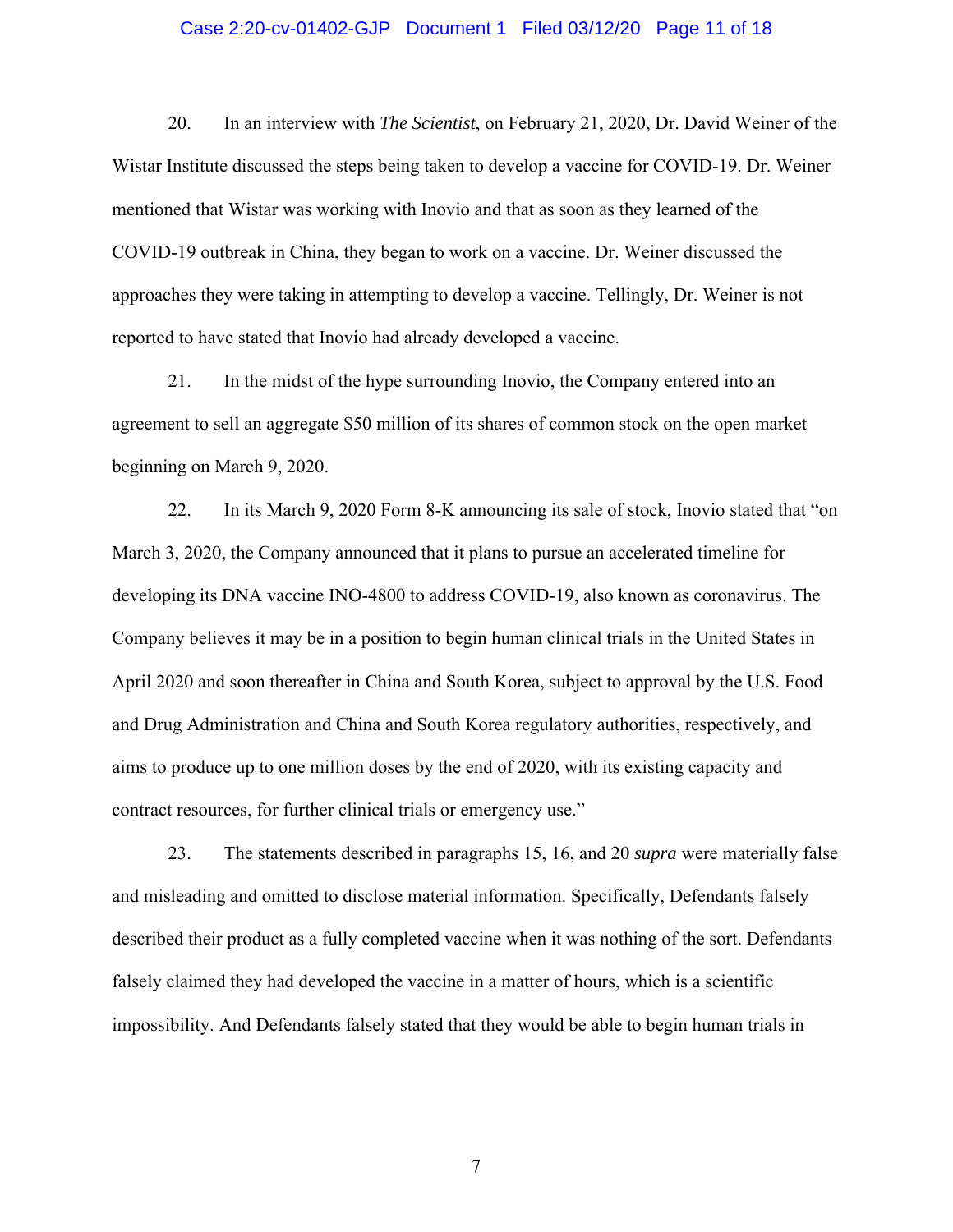### Case 2:20-cv-01402-GJP Document 1 Filed 03/12/20 Page 12 of 18

April 2020 when they had no reason to believe that they would have the necessary regulatory approvals to do so.

24. Defendants knew, or in reckless disregard for the truth should have known, that at the time the statements described in paragraphs 15, 16, and 20 *supra* were made, Inovio had not developed a vaccine for COVID-19, that such a vaccine could not be developed in a matter of hours, and that trials were not likely to begin in April 2020.

## **The Truth Emerges**

25. On March 9, 2020, Citron Research, a short-seller best known for exposing accounting fraud at Valeant Pharmaceuticals, the "Pharmaceutical Enron," published the following statement on Twitter:



**Citron Research** @CitronResearch

\$INO. SEC should immediately HALT this stock and investigate the ludicrous and dangerous claim that they designed a vaccine in 3 hours. This has been a serial stock promotion for years. This will trade back to \$2. Investors have been warned.

| 10:38 AM · Mar 9, 2020 · Twitter Web App |  |  |  |  |  |
|------------------------------------------|--|--|--|--|--|
| <b>115 Retweets 405 Likes</b>            |  |  |  |  |  |
|                                          |  |  |  |  |  |

26. Following the publication of this message, shares of Inovio fell precipitously. Shares traded at a high of \$19.36 per share on March 9, 2020, but by March 10, 2020 closed at \$5.70 per share, a fall of 71%.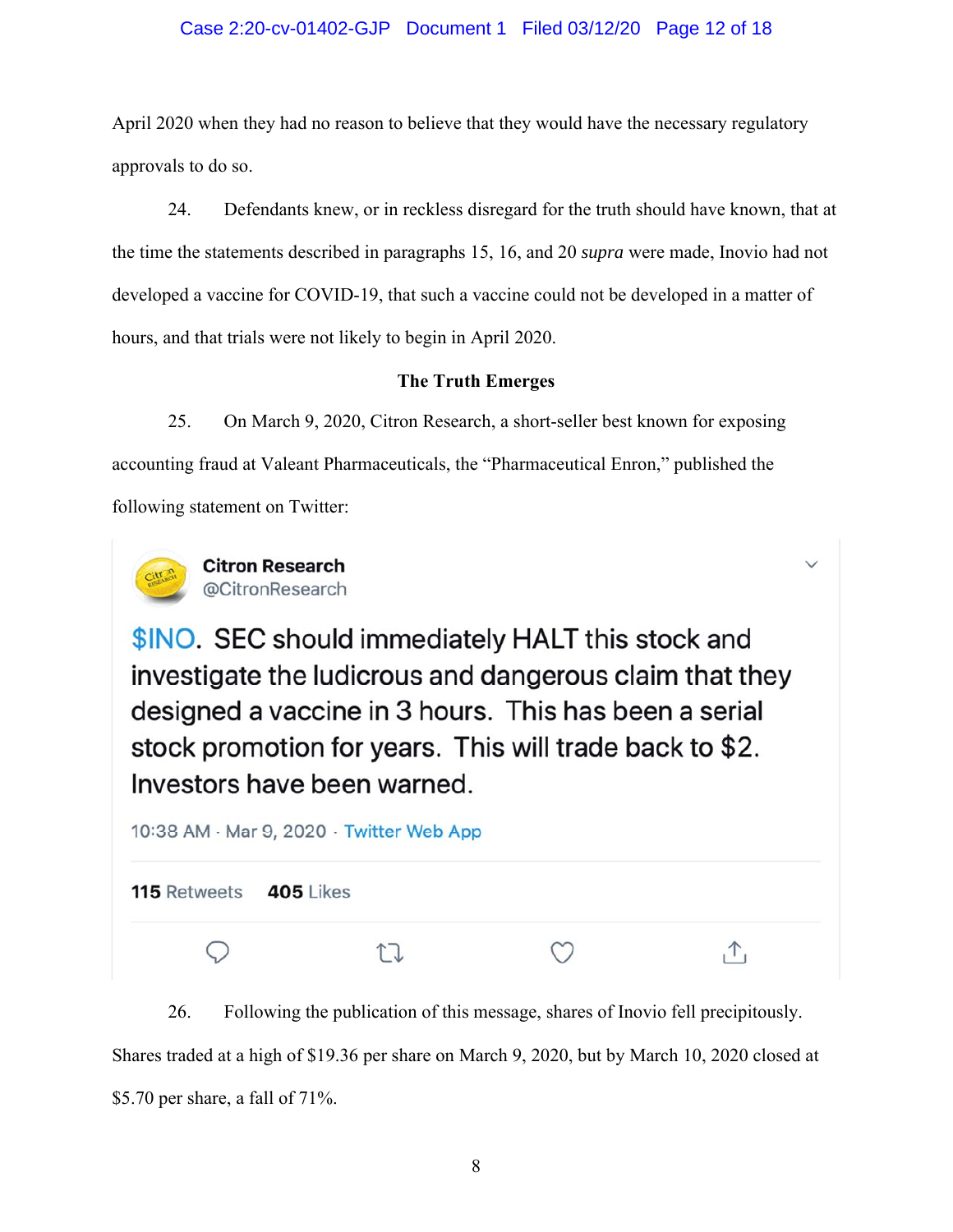### **Class Action Allegations**

27. Plaintiff brings this action as a class action pursuant to Rule 23 of the Federal Rules of Civil Procedure on behalf of a class of all persons and entities who purchased or otherwise acquired Inovio common stock between February 14, 2020 and March 9, 2020, inclusive. Excluded from the Class are Defendants, directors and officers of the Company, as well as their families and affiliates.

28. The members of the Class are so numerous that joinder of all members is impracticable. The disposition of their claims in a class action will provide substantial benefits to the parties and the Court.

29. There is a well-defined community of interest in the questions of law and fact involved in this case. Questions of law and fact common to the members of the Class which predominate over questions which may affect individual Class members include:

- a. Whether the Exchange Act was violated by Defendants;
- b. Whether Defendants omitted and/or misrepresented material facts;
- c. Whether Defendants' statements omitted material facts necessary in order to make the statements made, in light of the circumstances under which they were made, not misleading;
- d. Whether Defendants knew or recklessly disregarded that their statements were false and misleading;
- e. Whether the price of the Company's stock was artificially inflated; and
- f. The extent of damage sustained by Class members and the appropriate measure of damages.

30. Plaintiff's claims are typical of those of the Class because Plaintiff and the Class sustained damages from Defendants' wrongful conduct alleged herein.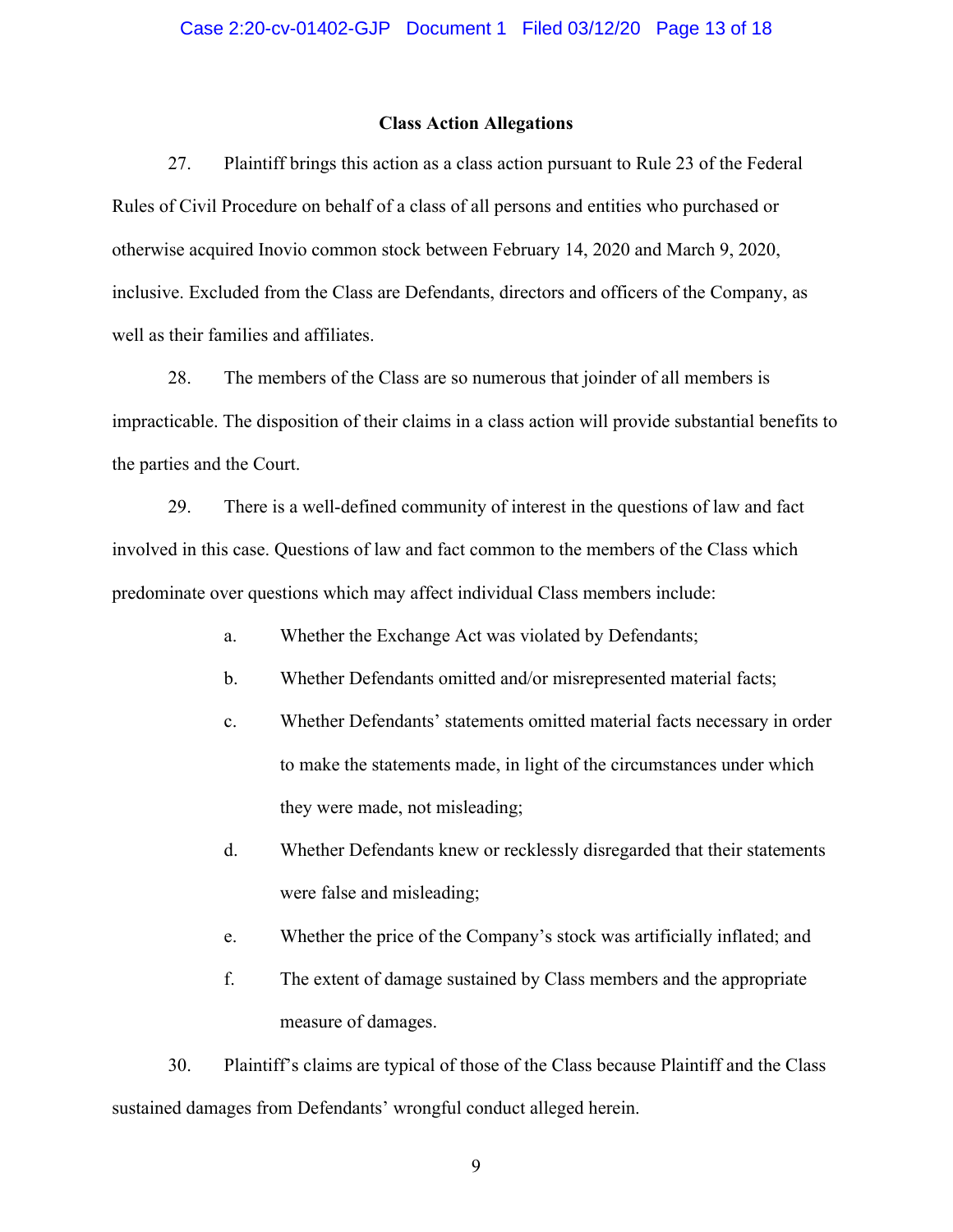### Case 2:20-cv-01402-GJP Document 1 Filed 03/12/20 Page 14 of 18

31. Plaintiff will adequately protect the interests of the Class and has retained counsel who are experienced in class action securities litigation. Plaintiff has no interests that conflict with those of the Class.

32. A class action is superior to other available methods for the fair and efficient adjudication of this controversy.

### **Fraud on the Market**

33. Plaintiff will rely upon the presumption of reliance established by the fraud-onthe-market doctrine that, among other things:

- a. Defendants made public misrepresentations or failed to disclose material facts during the Class Period;
- b. The omissions and misrepresentations were material;
- c. The Company's common stock traded in efficient markets;
- d. The misrepresentations alleged herein would tend to induce a reasonable investor to misjudge the value of the Company's common stock; and
- e. Plaintiff and other members of the class purchased the Company's common stock between the time Defendants misrepresented or failed to disclose material facts.

34. At all relevant times, the markets for the Company's stock were efficient for the following reasons, among others: (i) the Company filed periodic public reports with the SEC; and (ii) the Company regularly communicated with public investors via established market communication mechanisms, including through regular disseminations of press releases on the major news wire services, and through other wide-ranging public disclosures such as communications with the financial press, securities analysts, and other similar reporting services.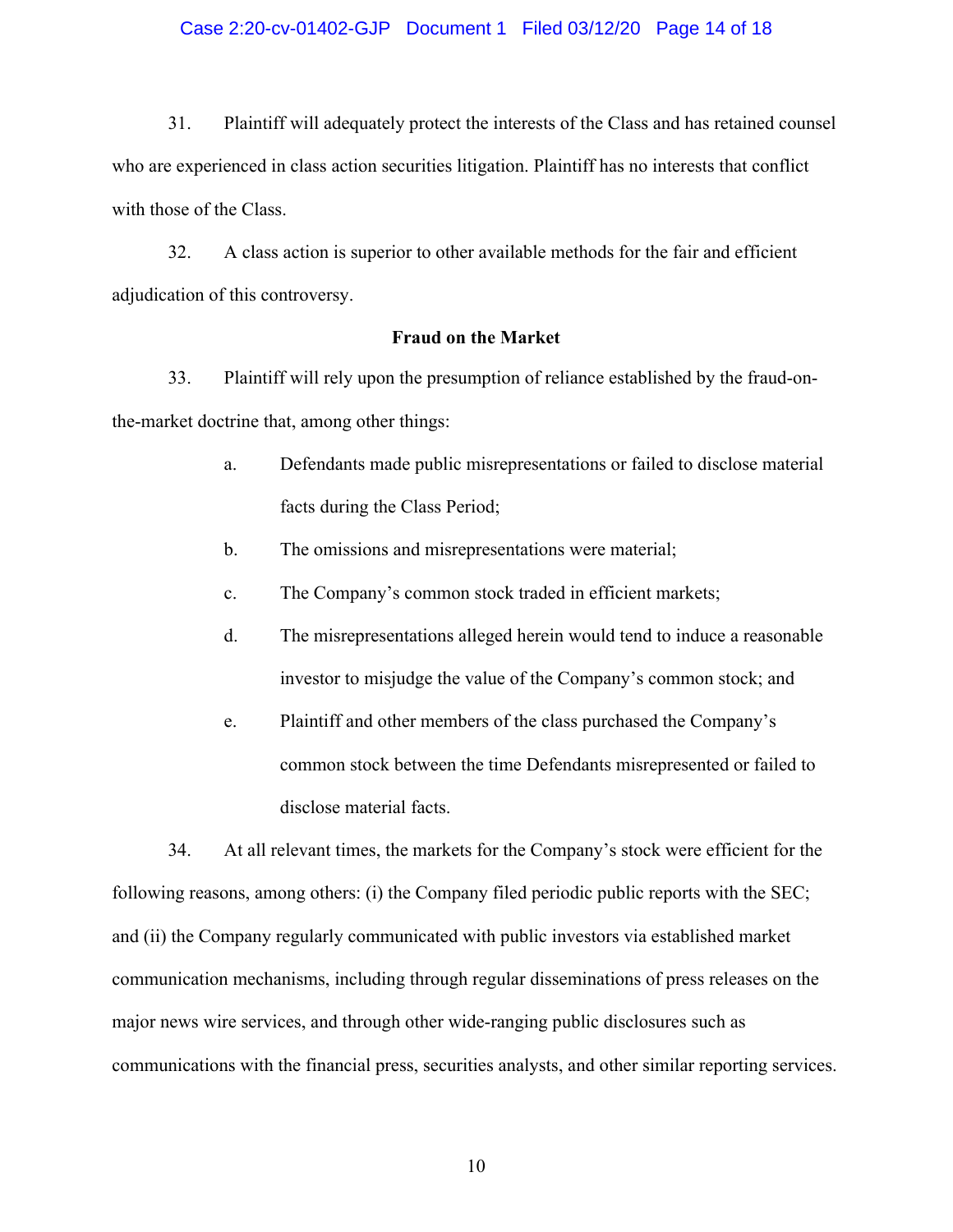## Case 2:20-cv-01402-GJP Document 1 Filed 03/12/20 Page 15 of 18

Plaintiff and the Class relied on the price of the Company's common stock, which reflected all information in the market, including the misstatements by Defendants.

#### **No Safe Harbor**

35. The statutory safe harbor provided for forward-looking statements under certain conditions does not apply to any of the allegedly false statements pleaded in this Complaint. The specific statements pleaded herein were not identified as forward-looking statements when made.

36. To the extent there were any forward-looking statements, there were no meaningful cautionary statements identifying important factors that could cause actual results to differ materially from those in the purportedly forward-looking statements.

### **Loss Causation**

37. On March 9, 2020, following the publication of a Tweet by Citron Research challenging the veracity of Inovio's claims about its COVID-19 vaccine, shares of Inovio fell from a high of \$19.36 per share on March 9, 2020, to close at \$5.70 on March 10, 2020.

38. The Citron disclosure contradicted statements made by Defendants during the Class Period and was a causal element of the concurrent decline in the Company's share price.

### **Causes of Action**

# **Count One Violations of § 10(b) of the Exchange Act and Rule 10b-5 Promulgated Thereunder**

39. Plaintiff repeats and re-alleges each and every allegation contained above as if fully set forth herein.

40. During the Class Period, Defendants disseminated or approved the false statements specified above, which they knew or deliberately disregarded were misleading in that they contained misrepresentations and failed to disclose the material facts necessary in order to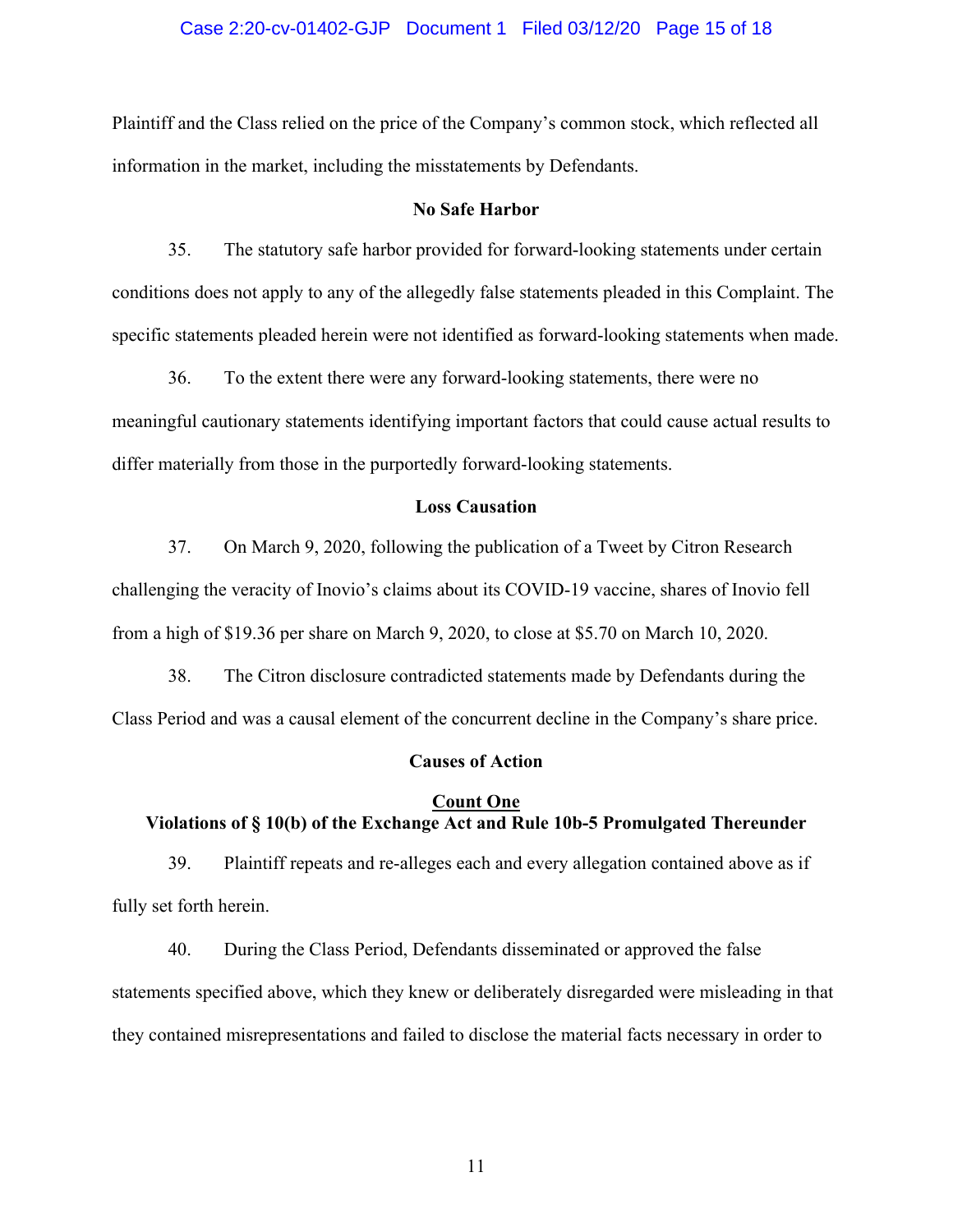### Case 2:20-cv-01402-GJP Document 1 Filed 03/12/20 Page 16 of 18

make the statements made, in light of the circumstances under which they were made, not misleading.

41. Defendants violated § 10(b) of the Exchange Act and Rule 10b-5 in that they (i) employed devices, schemes, and artifices to defraud; (ii) made untrue statements of material fact and/or omitted to state material facts necessary to make the statements not misleading; and (iii) engaged in acts, practices, and a course of business which operated as a fraud and deceit upon those who purchased or otherwise acquired the Company's securities during the class period.

42. Plaintiff and the Class have suffered damages in that, in reliance on the integrity of the market, they paid artificially inflated prices for the Company's common stock. Plaintiff and the Class would not have purchased the Company's common stock at the price paid, or at all, if they had been aware that the market prices had been artificially and falsely inflated by Defendants' misleading statements.

### **Count Two Violations of § 20(a) of the Exchange Act (Against Defendant Kim)**

43. Plaintiff repeats and re-alleges each and every allegation contained above as if fully set forth herein.

44. Defendant Kim acted as a controlling person of the Company within the meaning of § 20(a) of the Exchange Act as alleged herein. By virtue of his high-level positions at the Company, Defendant Kim had the power and authority to cause or prevent the Company from engaging in the wrongful conduct complained of herein. Defendant Kim was provided with or had unlimited access to the documents described above which contained statements alleged by Plaintiffs to be false or misleading both prior to and immediately after their publication, and had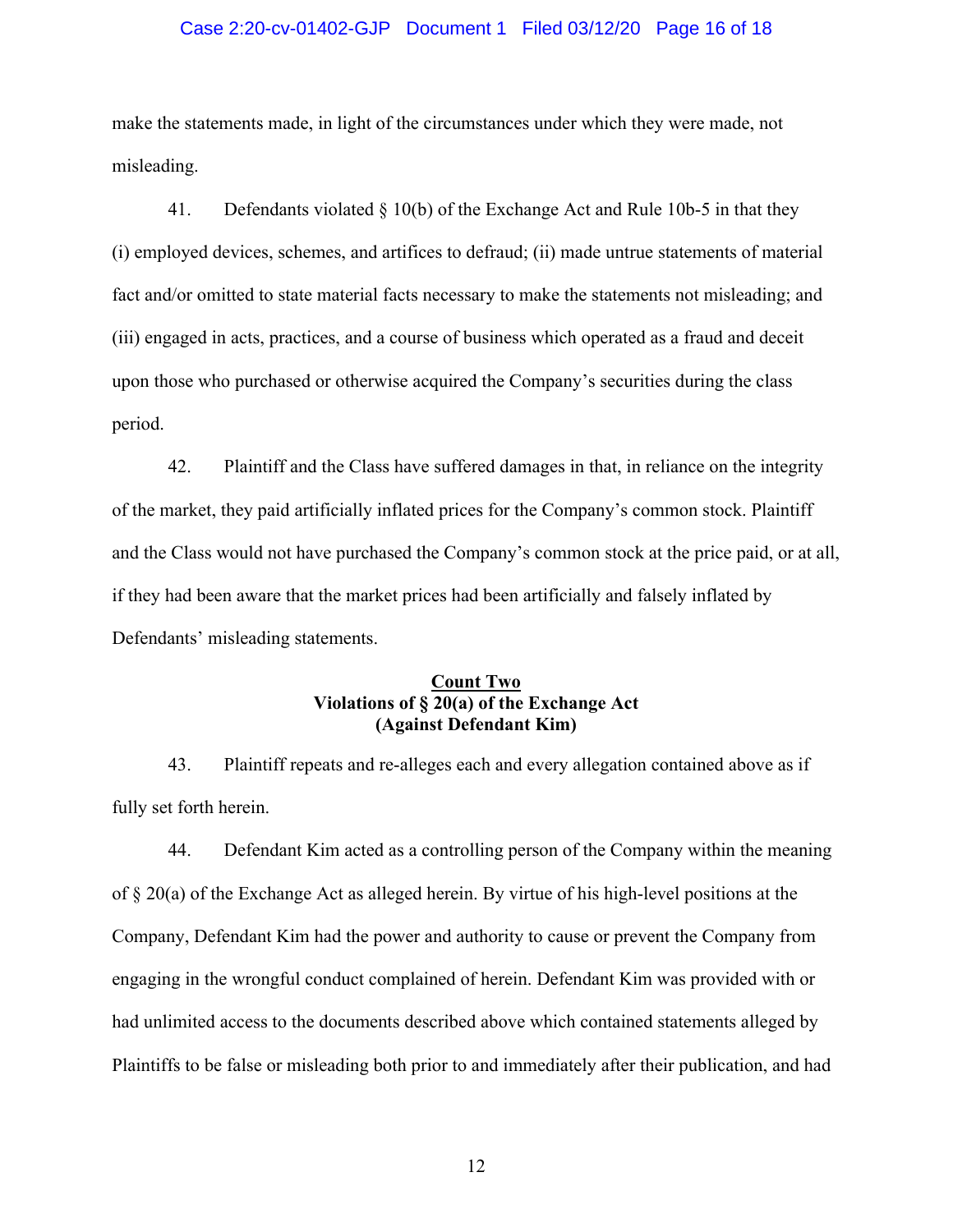## Case 2:20-cv-01402-GJP Document 1 Filed 03/12/20 Page 17 of 18

the ability to prevent the issuance of those materials or to cause them to be corrected so as not to be misleading

### **Prayer for Relief**

WHEREFORE, Plaintiff prays for relief and judgment as follows:

- a) determining that this action is a proper class action pursuant to Rules 23(a) and 23(b)(3) of the Federal Rules of Civil Procedure on behalf of the Class as defined herein, and a certification of Plaintiff as class representative pursuant to Rule 23 of the Federal Rules of Civil Procedure and appointment of Plaintiff's counsel as Lead Counsel;
- b) awarding compensatory and punitive damages in favor of Plaintiff and the other class members against all Defendants, jointly and severally, for all damages sustained as a result of Defendants' wrongdoing, in an amount to be proven at trial, including pre-judgment and post- judgment interest thereon.
- c) awarding Plaintiff and other members of the Class their costs and expenses in this litigation, including reasonable attorneys' fees and experts' fees and other costs and disbursements; and
- d) awarding Plaintiff and the other Class members such other relief as this Court may deem just and proper.

### **Demand for Jury Trial**

Plaintiff hereby demands a trial by jury in this action of all issues so triable.